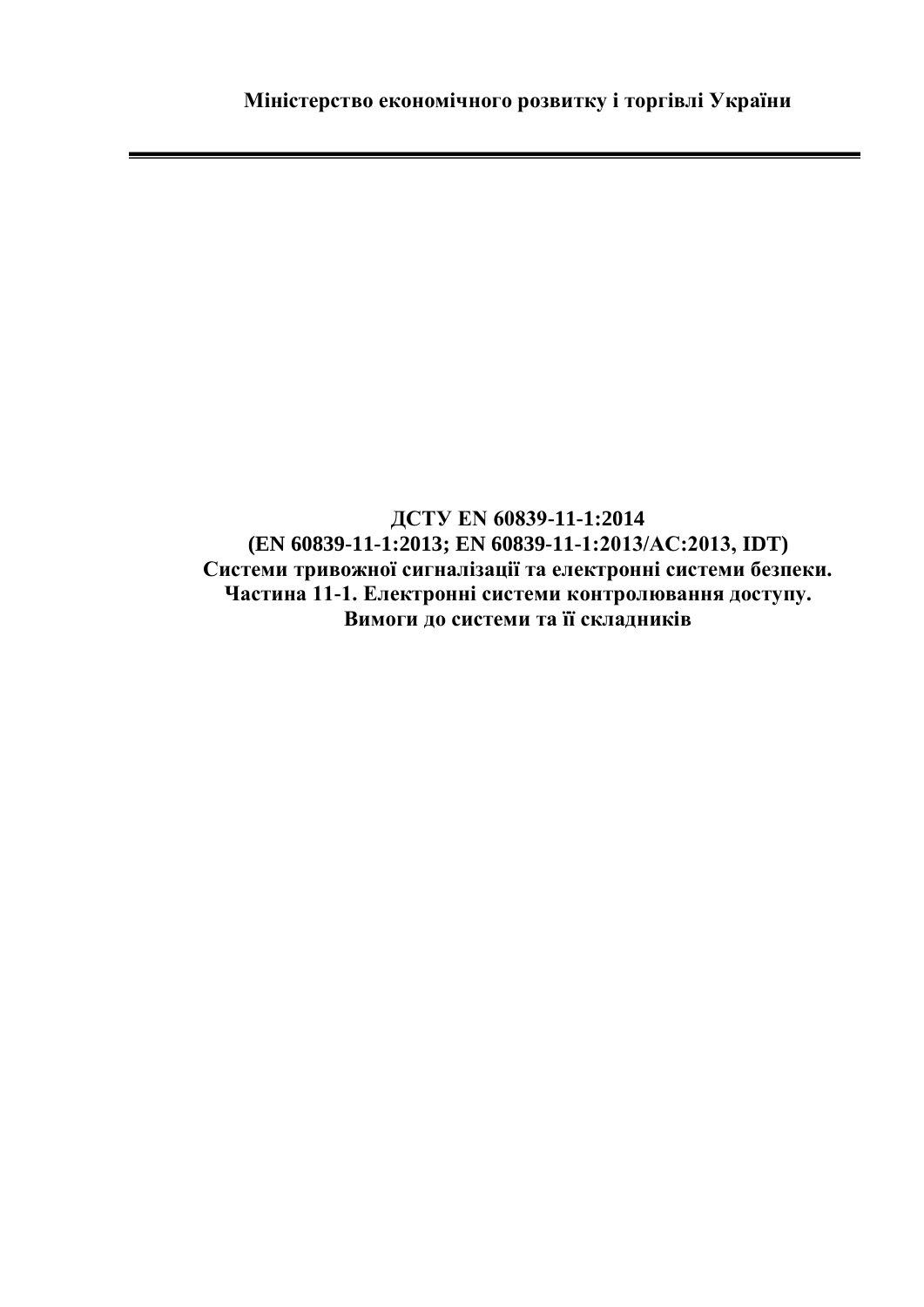EN 60839-11-1:2013 Alarm and electronic security systems - Part 11-1: Electronic access control systems - System and components requirements

Прийнято як національний стандарт методом підтвердження за позначенням ДСТУ EN 60839-11-1:2014 Системи тривожної сигналізації та електронні системи безпеки. Частина 11-1. Електронні системи контролювання доступу. Вимоги до системи та її складників

Наказ від 30.12.2014 № 1494

Чинний від 1 січня 2016 року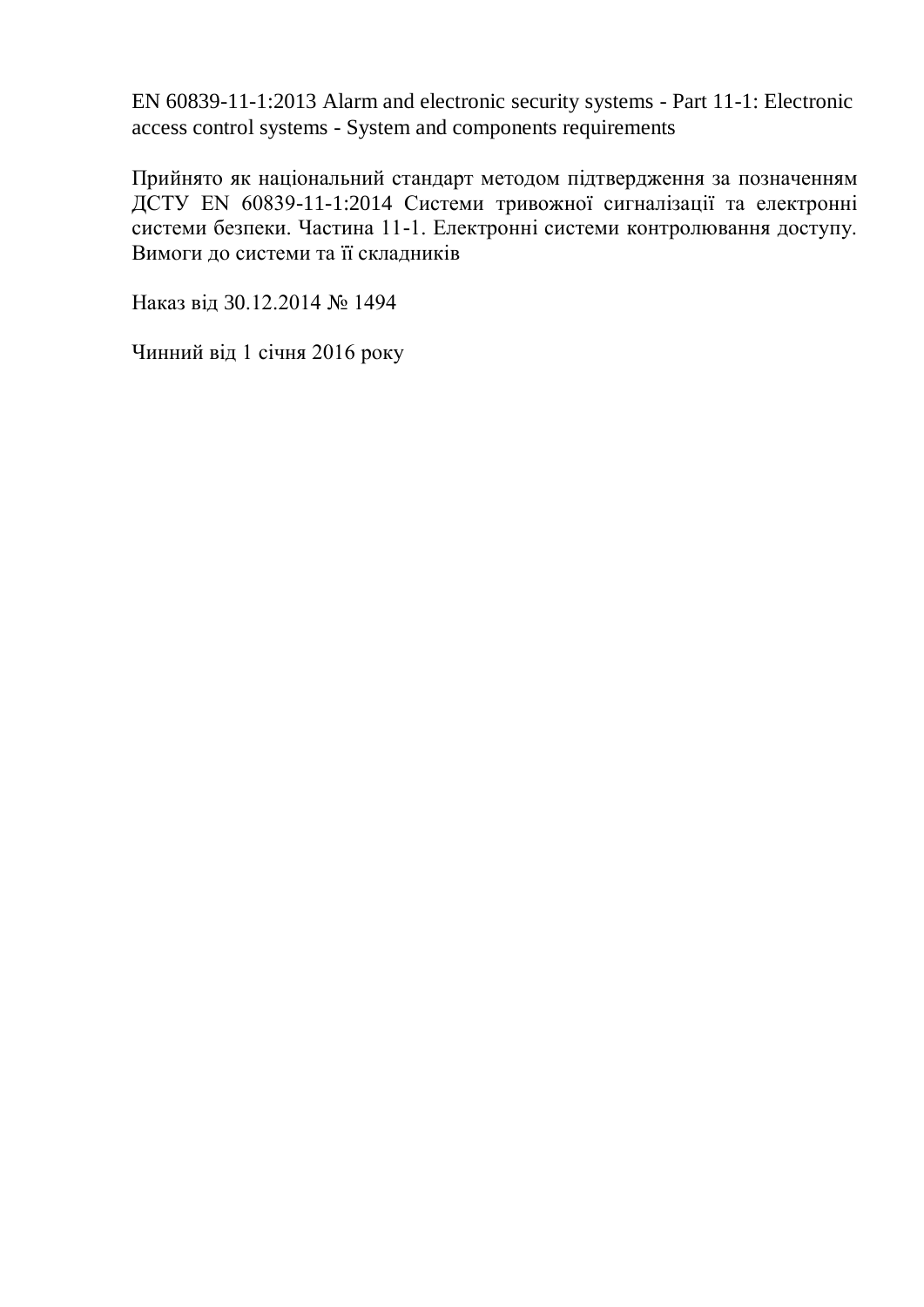## **CONTENTS**

## FOREWORD

## INTRODUCTION

- 1 Scope
- 2 Normative references
- 3 Terms and definitions
- 4 Abbreviations
- 5 Conceptual models and system architecture
- 6 System performance functionality requirements
- 6.1 Classification methodology and functionalities Determining the levels of protection
- 6.2 Access point interface requirements
- 6.2.1 Portal release timing
- 6.2.2 Access control
- 6.2.3 Portal status
- 6.3 Indication and annunciation (display, alert, logging) requirements
- 6.3.1 Annunciation
- 6.3.2 Display
- 6.3.3 Alert
- 6.3.4 Logging
- 6.4 Recognition requirements
- 6.5 Duress signalling requirements
- 6.6 Overriding requirements
- 6.7 Communication requirements
- 6.8 System self-protection requirements
- 6.9 Power supply requirements
- 7 Environmental and EMC (immunity) requirements
- 8 Test methods
- 8.1 General conditions
- 8.1.1 Atmospheric conditions for tests
- 8.1.2 Operating conditions for tests
- 8.1.3 Specimen configuration
- 8.1.4 Mounting arrangements
- 8.1.5 Tolerances
- 8.1.6 Provisions for tests
- 8.1.7 Optional functions
- 8.2 Reduced functional tes
- 8.3 Functional tests for access point interface
- 8.3.1 Object of the test
- 8.3.2 Principle
- 8.3.3 Procedure
- 8.3.4 Criteria for compliance
- 8.4 Functional tests for indication/annunciation (displaying, alert and logging)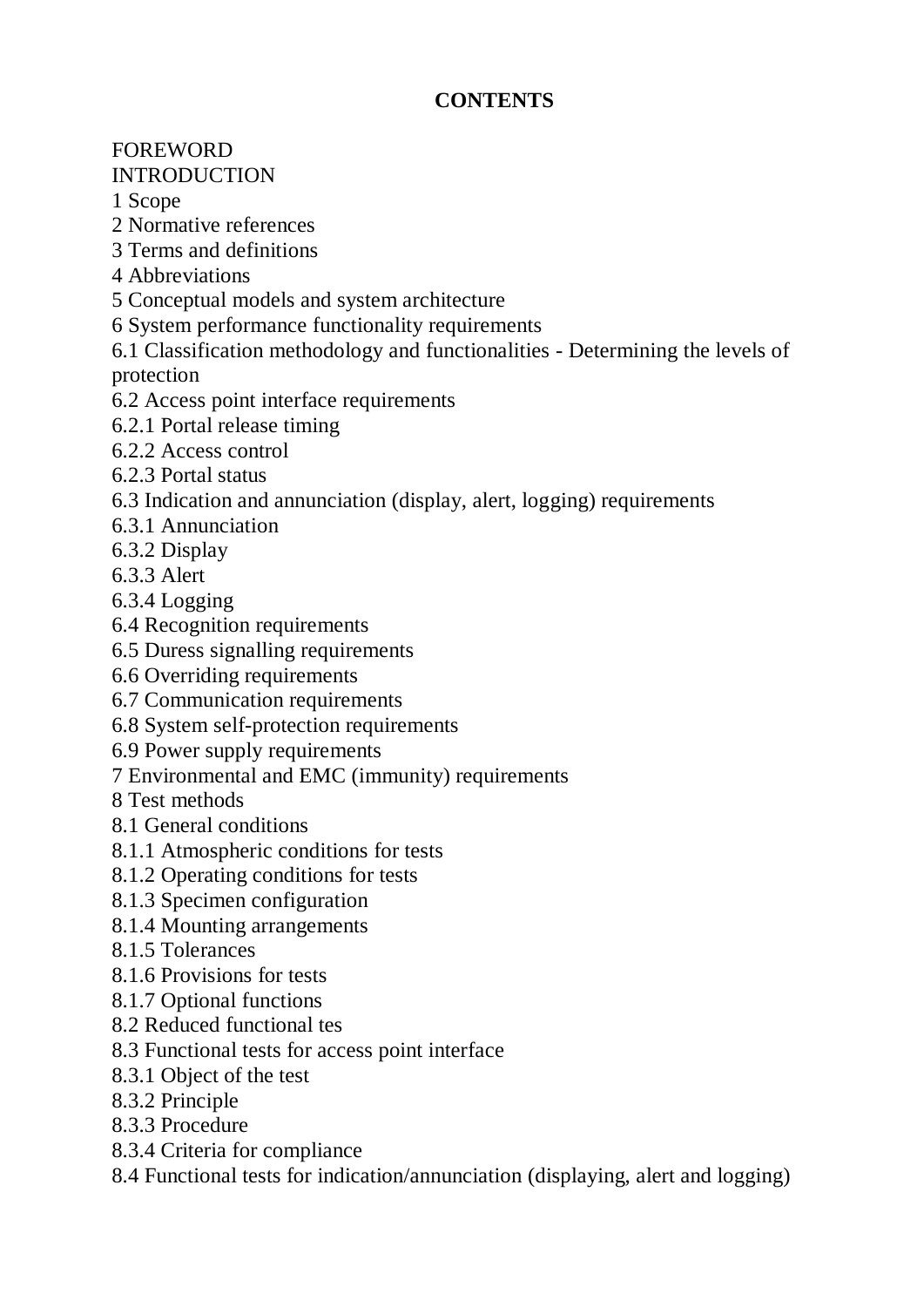- 8.4.1 Object of the test
- 8.4.2 Principles
- 8.4.3 Test procedure
- 8.4.4 Criteria for compliance
- 8.5 Test methods for recognition functionalities
- 8.5.1 Object of the test
- 8.5.2 Principles
- 8.5.3 Test procedure
- 8.5.4 Criteria for compliance
- 8.6 Functional tests for duress signalling
- 8.6.1 Object of the test
- 8.6.2 Principles
- 8.6.3 Test procedure (ref. Table 5, lines 1 to 3)
- 8.6.4 Criteria for compliance
- 8.7 Functional tests for overriding
- 8.7.1 Object of the test
- 8.7.2 Principles
- 8.7.3 Test procedure (ref. Table 6, lines 1 to 7)
- 8.7.4 Criteria for compliance
- 8.8 Functional tests for communication and self-protection
- 8.8.1 Object of the test
- 8.8.2 Principles
- 8.8.3 Test procedure (ref. Table 7, lines 1 to 28)
- 8.8.4 Criteria for compliance
- 8.9 Power supply requirements
- 8.9.1 Test of standby power duration
- 8.9.2 Test of charger and standby power source capacity
- 8.9.3 Test for low or missing battery condition
- 8.10 Environmental and EMC (immunity) tests
- 8.10.1 Test procedure
- 8.10.2 Initial measurements
- 8.10.3 State of the specimen during conditioning
- 8.10.4 Conditioning
- 8.10.5 Measurement during conditioning
- 8.10.6 Final measurements
- 8.10.7 Criteria for compliance
- 8.11 Test report
- 9 Documentation and marking
- 9.1 Documentation
- 9.2 Marking
- Annex A (normative) Timing diagram

Bibliography

- Figure 1 Conceptual model
- Figure 2 Typical architecture of an electronic access control system